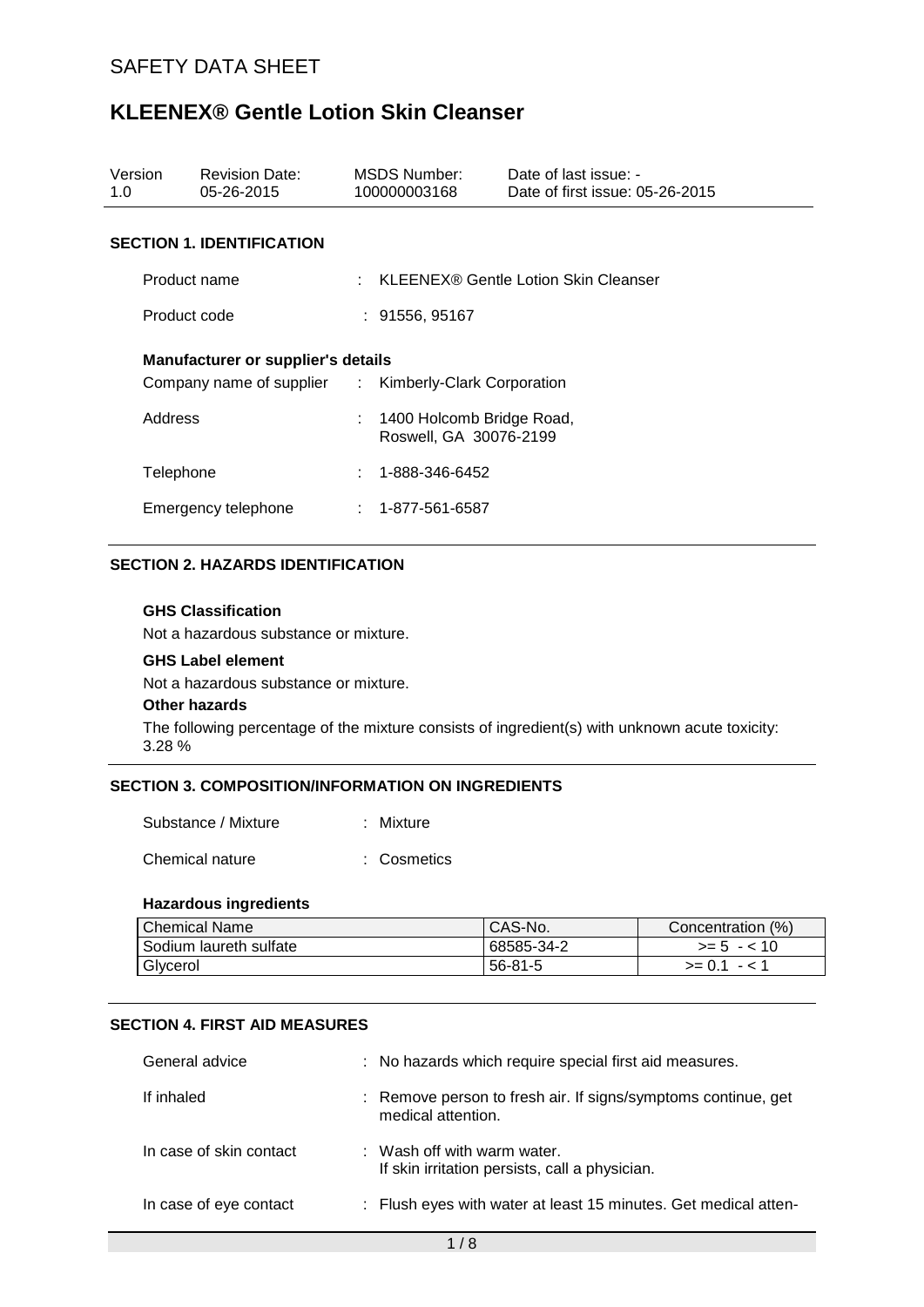| Version<br>1.0 | <b>Revision Date:</b><br>05-26-2015                               |                                                                                                                                                  | MSDS Number:<br>100000003168  | Date of last issue: -<br>Date of first issue: 05-26-2015 |
|----------------|-------------------------------------------------------------------|--------------------------------------------------------------------------------------------------------------------------------------------------|-------------------------------|----------------------------------------------------------|
|                |                                                                   |                                                                                                                                                  |                               | tion if eye irritation develops or persists.             |
| If swallowed   |                                                                   | : Clean mouth with water and drink afterwards plenty of water.<br>If symptoms persist, call a physician or Poison Control Center<br>immediately. |                               |                                                          |
|                | Most important symptoms<br>and effects, both acute and<br>delayed |                                                                                                                                                  | $:$ No information available. |                                                          |
|                | Notes to physician                                                |                                                                                                                                                  | : No information available.   |                                                          |

### **SECTION 5. FIRE-FIGHTING MEASURES**

| Suitable extinguishing media                      | : Use extinguishing measures that are appropriate to local<br>circumstances and the surrounding environment. |
|---------------------------------------------------|--------------------------------------------------------------------------------------------------------------|
| Hazardous combustion prod-<br>ucts                | : Carbon monoxide, carbon dioxide and unburned<br>hydrocarbons (smoke).                                      |
| Further information                               | : Standard procedure for chemical fires.                                                                     |
| Special protective equipment<br>for fire-fighters | : In the event of fire, wear self-contained breathing apparatus.                                             |

#### **SECTION 6. ACCIDENTAL RELEASE MEASURES**

| Personal precautions, protec-<br>tive equipment and emer-<br>gency procedures | : Not required under normal use.<br>No conditions to be specially mentioned.                                 |
|-------------------------------------------------------------------------------|--------------------------------------------------------------------------------------------------------------|
| Environmental precautions                                                     | : No special environmental precautions required.                                                             |
| Methods and materials for<br>containment and cleaning up                      | : Wipe up with absorbent material (e.g. cloth, fleece).<br>Keep in suitable, closed containers for disposal. |

### **SECTION 7. HANDLING AND STORAGE**

| Advice on protection against<br>fire and explosion | : Normal measures for preventive fire protection.                                |
|----------------------------------------------------|----------------------------------------------------------------------------------|
| Advice on safe handling                            | : For personal protection see section 8.<br>No special handling advice required. |
| Conditions for safe storage                        | : Store at room temperature in the original container.                           |
| Materials to avoid                                 | : No special restrictions on storage with other products.                        |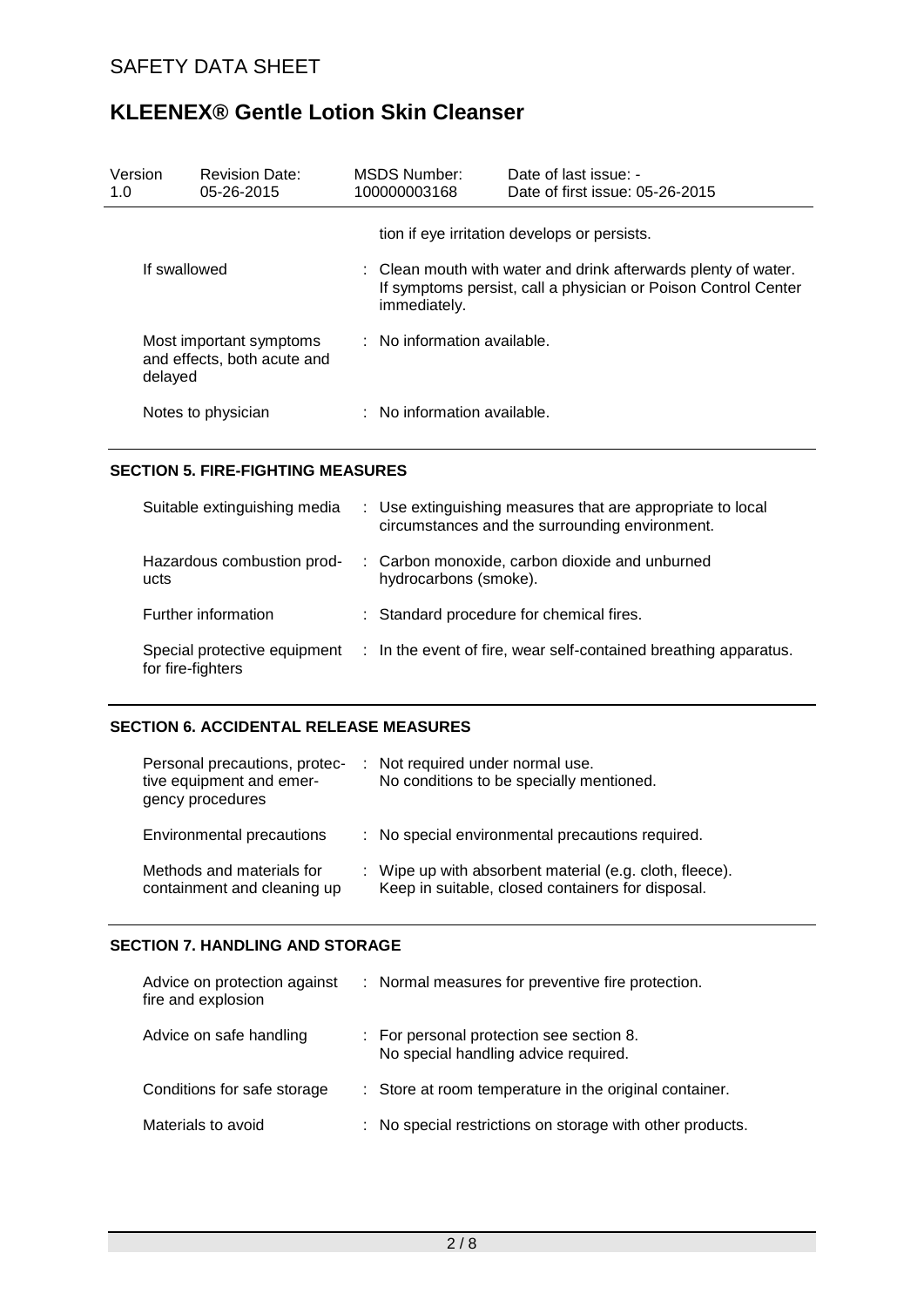| Version | <b>Revision Date:</b> | MSDS Number: | Date of last issue: -           |
|---------|-----------------------|--------------|---------------------------------|
| 1.0     | 05-26-2015            | 100000003168 | Date of first issue: 05-26-2015 |

#### **SECTION 8. EXPOSURE CONTROLS/PERSONAL PROTECTION**

#### **Ingredients with workplace control parameters**

Contains no substances with occupational exposure limit values.

#### **Hazardous components without workplace control parameters**

| Ingredients            | CAS-No.    |
|------------------------|------------|
| Sodium laureth sulfate | 68585-34-2 |
| Glycerol               | 56-81-5    |
|                        |            |

| <b>Engineering measures</b> |  | none |
|-----------------------------|--|------|
|-----------------------------|--|------|

#### **Personal protective equipment**

| Respiratory protection   |  | : No personal respiratory protective equipment normally<br>required. |
|--------------------------|--|----------------------------------------------------------------------|
| Hand protection          |  |                                                                      |
| <b>Remarks</b>           |  | : not required under normal use                                      |
| Eye protection           |  | : not required under normal use                                      |
| Skin and body protection |  | $:$ Not applicable                                                   |
| Protective measures      |  | : No special protective equipment required.                          |
| Hygiene measures         |  | : General industrial hygiene practice.                               |

## **SECTION 9. PHYSICAL AND CHEMICAL PROPERTIES**

| Appearance       | $:$ gel          |
|------------------|------------------|
| Color            | $:$ pink         |
| Odor             | : pleasant       |
| pH               | : 5.5            |
| Flash point      | : Not applicable |
| Relative density | $: 1.01 - 1.02$  |

## **SECTION 10. STABILITY AND REACTIVITY**

| Reactivity                              | : Stable under recommended storage conditions.        |
|-----------------------------------------|-------------------------------------------------------|
| Chemical stability                      | : No decomposition if stored and applied as directed. |
| Possibility of hazardous reac-<br>tions | : No hazards to be specially mentioned.               |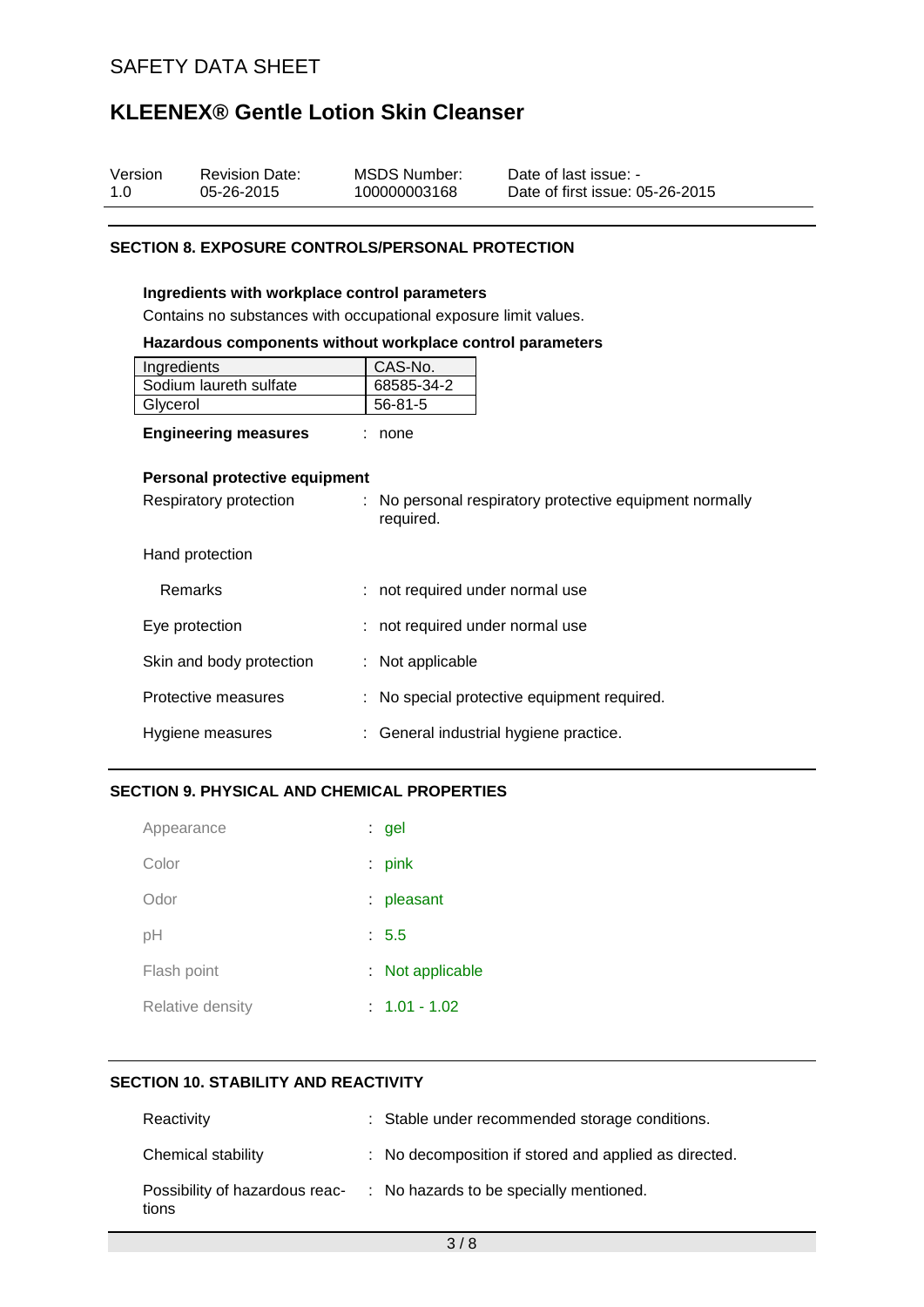| Version<br>1.0 | <b>Revision Date:</b><br>05-26-2015                                                               | <b>MSDS Number:</b><br>100000003168                                                                                  | Date of last issue: -<br>Date of first issue: 05-26-2015  |
|----------------|---------------------------------------------------------------------------------------------------|----------------------------------------------------------------------------------------------------------------------|-----------------------------------------------------------|
|                |                                                                                                   |                                                                                                                      |                                                           |
|                | Conditions to avoid                                                                               | : No data available                                                                                                  |                                                           |
|                | Incompatible materials                                                                            | : No information available.                                                                                          |                                                           |
|                | <b>SECTION 11. TOXICOLOGICAL INFORMATION</b>                                                      |                                                                                                                      |                                                           |
|                | <b>Acute toxicity</b>                                                                             |                                                                                                                      |                                                           |
|                | <b>Product:</b>                                                                                   |                                                                                                                      |                                                           |
|                | Acute oral toxicity                                                                               | Method: Calculation method                                                                                           | : Acute toxicity estimate: > 5,000 mg/kg                  |
|                | Acute inhalation toxicity                                                                         | : Acute toxicity estimate: $> 40$ mg/l<br>Exposure time: 4 h<br>Test atmosphere: vapor<br>Method: Calculation method |                                                           |
|                | Acute dermal toxicity                                                                             | Method: Calculation method                                                                                           | : Acute toxicity estimate: $> 5,000$ mg/kg                |
|                | Ingredients:                                                                                      |                                                                                                                      |                                                           |
|                | Glycerol:                                                                                         |                                                                                                                      |                                                           |
|                | Acute oral toxicity                                                                               |                                                                                                                      | : LD50 Oral (Mouse, male): 23,000 mg/kg                   |
|                | Acute dermal toxicity                                                                             |                                                                                                                      | : LD50 Dermal (Guinea pig, male and female): 56,750 mg/kg |
|                | <b>Skin corrosion/irritation</b>                                                                  |                                                                                                                      |                                                           |
|                | <b>Product:</b>                                                                                   |                                                                                                                      |                                                           |
|                | Result: No skin irritation                                                                        |                                                                                                                      |                                                           |
|                | Ingredients:<br>Glycerol:<br>Species: Rabbit<br>Exposure time: 24 h<br>Result: No skin irritation |                                                                                                                      |                                                           |
|                | Serious eye damage/eye irritation                                                                 |                                                                                                                      |                                                           |
|                | <b>Product:</b>                                                                                   |                                                                                                                      |                                                           |
|                | Result: No eye irritation                                                                         |                                                                                                                      |                                                           |
|                | Ingredients:<br>Glycerol:<br>Species: Rabbit<br>Result: No eye irritation<br>Exposure time: 20 s  |                                                                                                                      |                                                           |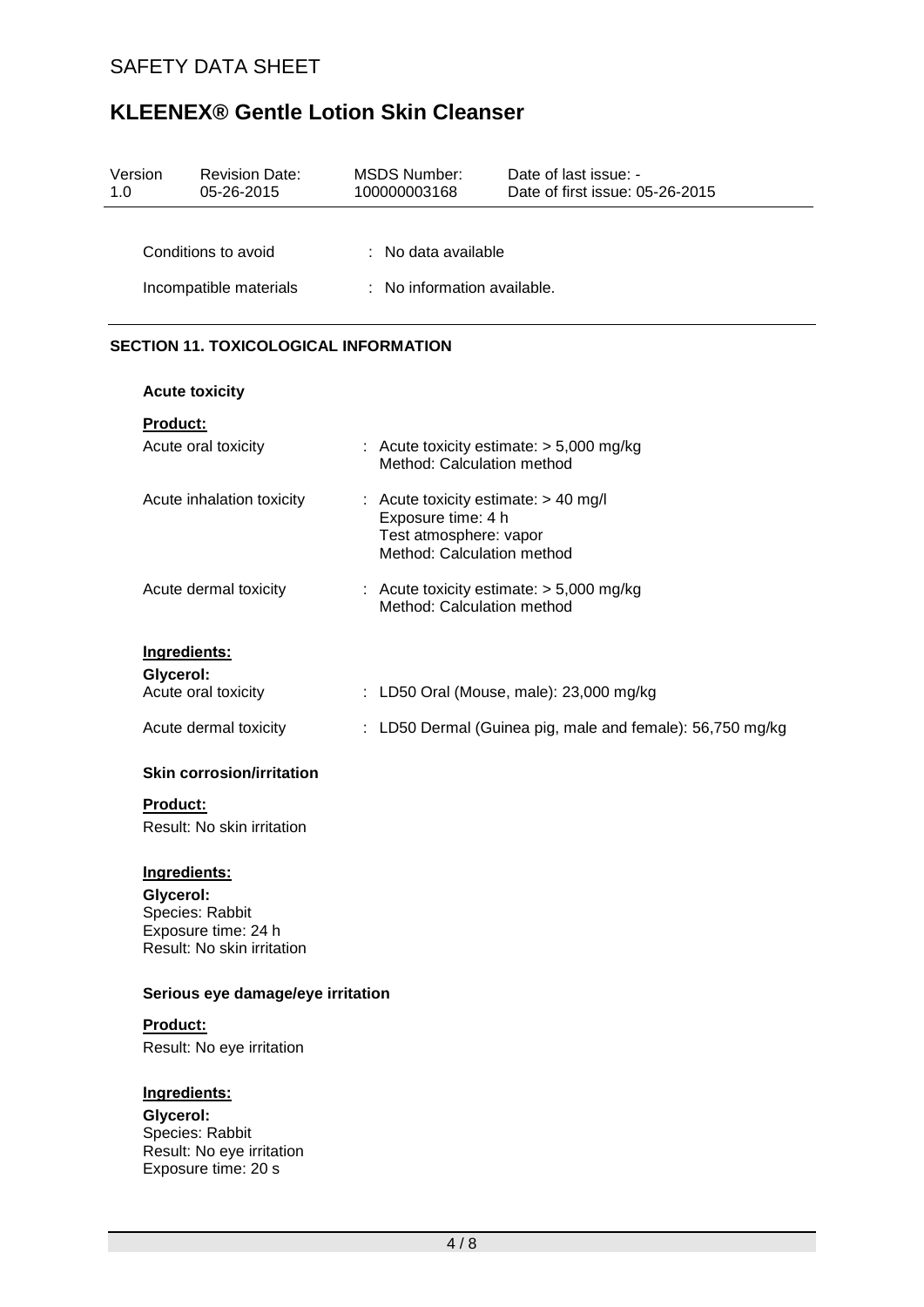| Version<br>1.0 | <b>Revision Date:</b><br>05-26-2015                                                                                                                             | <b>MSDS Number:</b><br>100000003168                                                                                                                                              | Date of last issue: -<br>Date of first issue: 05-26-2015 |  |  |  |
|----------------|-----------------------------------------------------------------------------------------------------------------------------------------------------------------|----------------------------------------------------------------------------------------------------------------------------------------------------------------------------------|----------------------------------------------------------|--|--|--|
|                | Respiratory or skin sensitization                                                                                                                               |                                                                                                                                                                                  |                                                          |  |  |  |
|                | <b>Product:</b><br>Remarks: No data available                                                                                                                   |                                                                                                                                                                                  |                                                          |  |  |  |
|                | <b>Germ cell mutagenicity</b>                                                                                                                                   |                                                                                                                                                                                  |                                                          |  |  |  |
|                | Ingredients:                                                                                                                                                    |                                                                                                                                                                                  |                                                          |  |  |  |
|                | Glycerol:<br>Genotoxicity in vitro                                                                                                                              | : Method: OECD Test Guideline 482<br>Result: negative                                                                                                                            |                                                          |  |  |  |
|                | Carcinogenicity                                                                                                                                                 |                                                                                                                                                                                  |                                                          |  |  |  |
|                | Ingredients:<br>Glycerol:<br>Species: Rat, (male and female)<br><b>Application Route: Oral</b><br>Exposure time: 24 month(s)<br>Frequency of Treatment: 1 daily |                                                                                                                                                                                  |                                                          |  |  |  |
| <b>IARC</b>    |                                                                                                                                                                 | No ingredient of this product present at levels greater than or<br>equal to 0.1% is identified as probable, possible or confirmed<br>human carcinogen by IARC.                   |                                                          |  |  |  |
| <b>OSHA</b>    |                                                                                                                                                                 | No ingredient of this product present at levels greater than or<br>equal to 0.1% is identified as a carcinogen or potential carcino-<br>gen by OSHA.                             |                                                          |  |  |  |
| <b>NTP</b>     |                                                                                                                                                                 | No ingredient of this product present at levels greater than or<br>equal to 0.1% is identified as a known or anticipated carcinogen<br>by NTP.                                   |                                                          |  |  |  |
|                | <b>Reproductive toxicity</b>                                                                                                                                    |                                                                                                                                                                                  |                                                          |  |  |  |
|                | Ingredients:                                                                                                                                                    |                                                                                                                                                                                  |                                                          |  |  |  |
|                | Glycerol:<br>Effects on fetal development                                                                                                                       | Test Type: Two-generation study<br>÷.<br>Species: Rat, male and female<br><b>Application Route: Oral</b><br>Dose: 2000 milligram per kilogram<br>Frequency of Treatment: 1 daily |                                                          |  |  |  |
|                | <b>Experience with human exposure</b>                                                                                                                           |                                                                                                                                                                                  |                                                          |  |  |  |
|                | Product:                                                                                                                                                        |                                                                                                                                                                                  |                                                          |  |  |  |
|                | Inhalation                                                                                                                                                      |                                                                                                                                                                                  | Remarks: No human information is available.              |  |  |  |
|                | Skin contact                                                                                                                                                    |                                                                                                                                                                                  | Remarks: No human information is available.              |  |  |  |
|                | Eye contact                                                                                                                                                     |                                                                                                                                                                                  | Remarks: No human information is available.              |  |  |  |
|                | Ingestion                                                                                                                                                       |                                                                                                                                                                                  | Remarks: No human information is available.              |  |  |  |
|                |                                                                                                                                                                 | 5/8                                                                                                                                                                              |                                                          |  |  |  |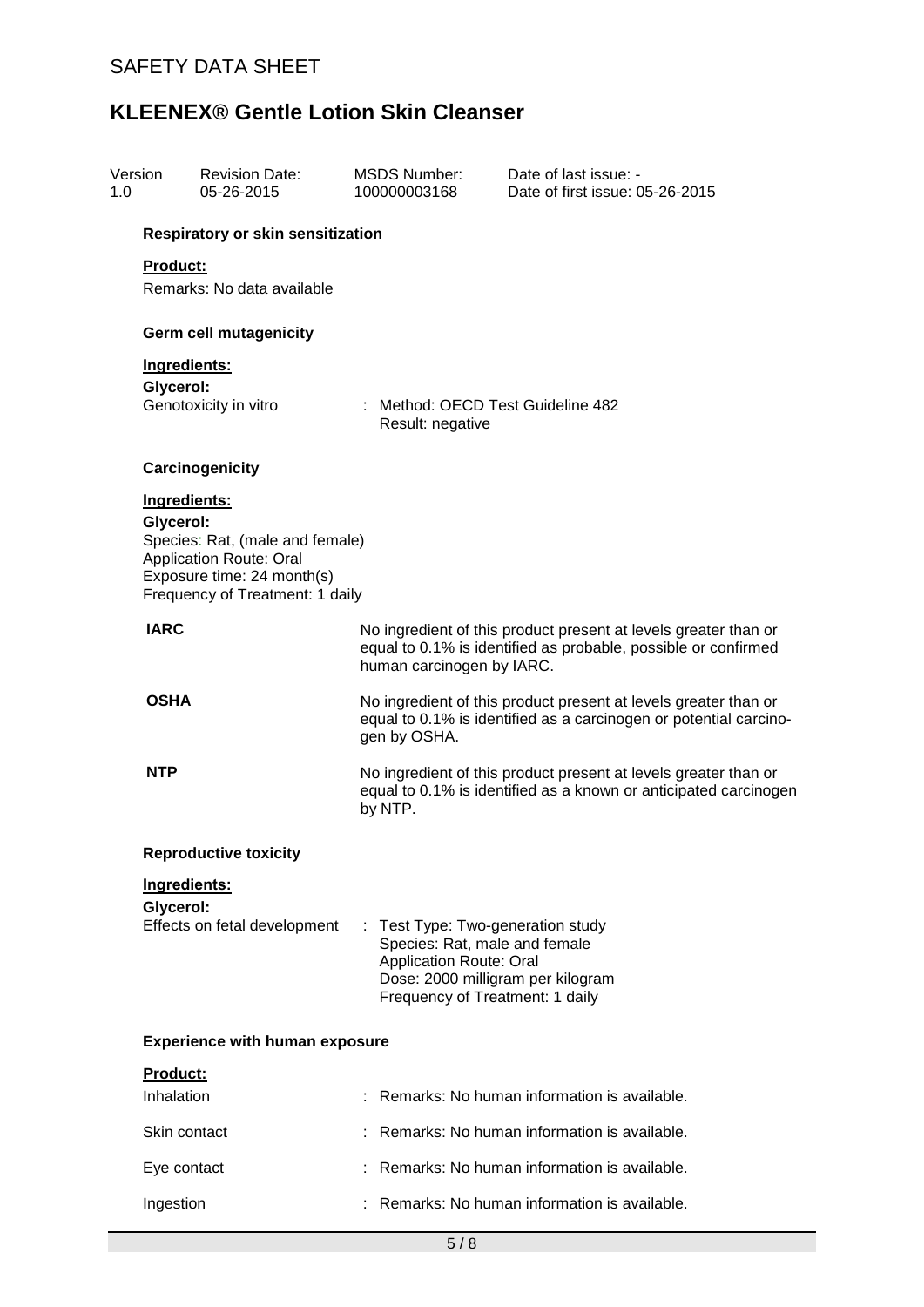| Version | <b>Revision Date:</b> | MSDS Number: | Date of last issue: -           |
|---------|-----------------------|--------------|---------------------------------|
| 1 O     | 05-26-2015            | 100000003168 | Date of first issue: 05-26-2015 |
|         |                       |              |                                 |

## **Further information**

#### **Product:**

Remarks: No data available

## **SECTION 12. ECOLOGICAL INFORMATION**

### **Ecotoxicity**

| Ingredients:                                                              |                                                                                                                     |
|---------------------------------------------------------------------------|---------------------------------------------------------------------------------------------------------------------|
| Glycerol:<br>Toxicity to fish                                             | : LC50 (Oncorhynchus mykiss (rainbow trout)): 54,000 mg/l<br>Exposure time: 96 h<br>GLP: see user defined free text |
| Toxicity to daphnia and other : EC50: 1,955 mg/l<br>aquatic invertebrates | Exposure time: 48 h                                                                                                 |
| <b>Persistence and degradability</b>                                      |                                                                                                                     |
| Ingredients:<br>Glycerol:<br>Biodegradability                             | : Result: Readily biodegradable.                                                                                    |
| <b>Bioaccumulative potential</b><br>No data available                     |                                                                                                                     |
| <b>Mobility in soil</b><br>No data available                              |                                                                                                                     |
| Other adverse effects                                                     |                                                                                                                     |
| Product:<br>Additional ecological infor-<br>mation                        | : There is no data available for this product.                                                                      |

#### **SECTION 13. DISPOSAL CONSIDERATIONS**

| <b>Disposal methods</b> |                                                                                                                                    |
|-------------------------|------------------------------------------------------------------------------------------------------------------------------------|
| Waste from residues     | : Offer surplus and non-recyclable solutions to a licensed dis-<br>posal company.                                                  |
| Contaminated packaging  | : Empty remaining contents.<br>Empty containers should be taken to an approved waste han-<br>dling site for recycling or disposal. |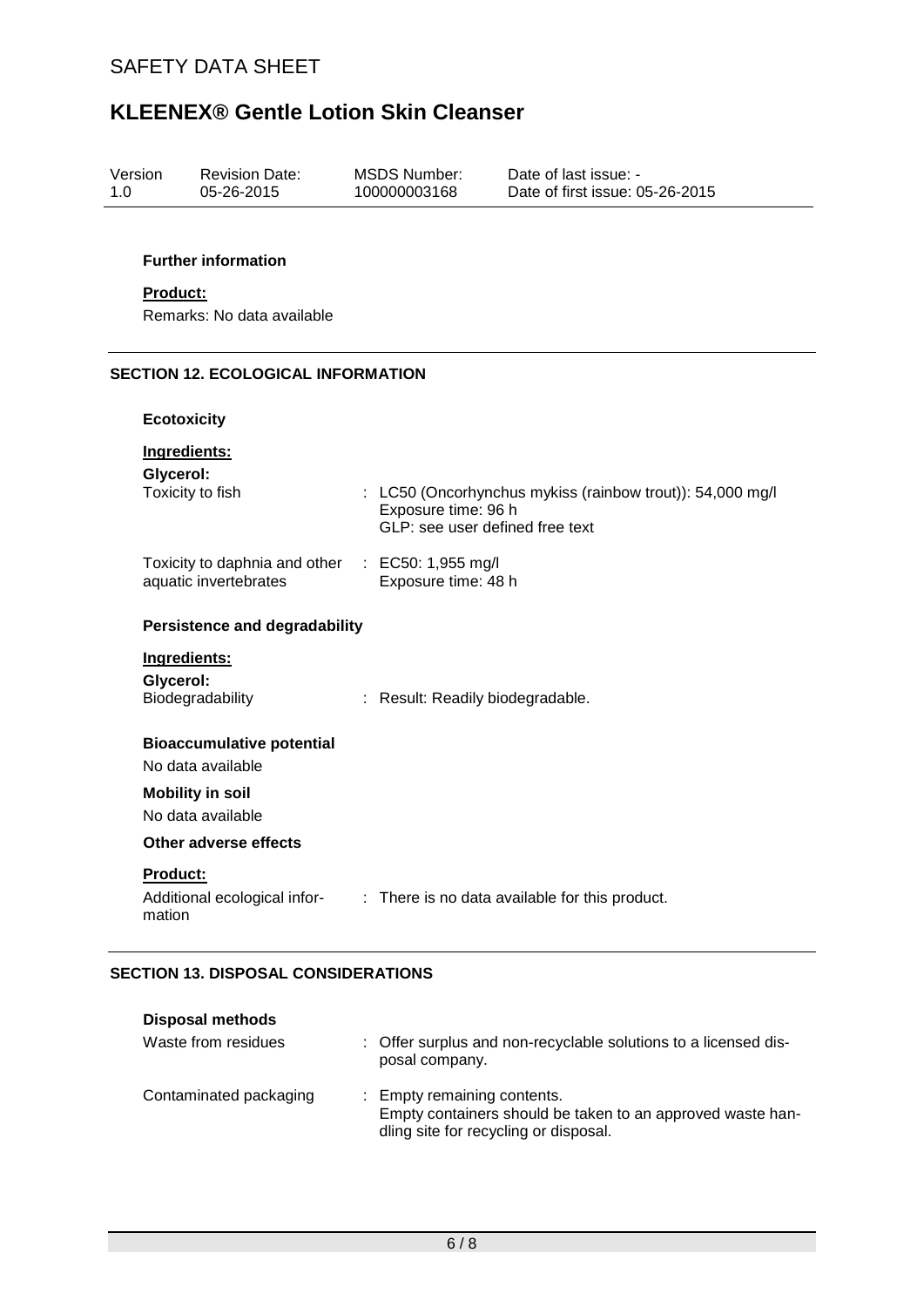Revision Date:

Version

# **KLEENEX® Gentle Lotion Skin Cleanser**

| 1.0 | 05-26-2015                                            | 100000003168          | Date of first issue: 05-26-2015                                                                                        |
|-----|-------------------------------------------------------|-----------------------|------------------------------------------------------------------------------------------------------------------------|
|     | <b>SECTION 14. TRANSPORT INFORMATION</b>              |                       |                                                                                                                        |
|     | <b>International Regulation</b>                       |                       |                                                                                                                        |
|     | <b>IATA-DGR</b><br>Not regulated as a dangerous good  |                       |                                                                                                                        |
|     | <b>IMDG-Code</b><br>Not regulated as a dangerous good |                       |                                                                                                                        |
|     | Not applicable for product as supplied.               |                       | Transport in bulk according to Annex II of MARPOL 73/78 and the IBC Code                                               |
|     | <b>Domestic regulation</b>                            |                       |                                                                                                                        |
|     | <b>49 CFR</b><br>Not regulated as a dangerous good    |                       |                                                                                                                        |
|     | <b>SECTION 15. REGULATORY INFORMATION</b>             |                       |                                                                                                                        |
|     | <b>TSCA list</b>                                      | Not relevant          |                                                                                                                        |
|     | <b>California Prop 65</b>                             | reproductive defects. | : This product does not contain any chemicals known to the<br>State of California to cause cancer, birth, or any other |
|     | <b>SECTION 16. OTHER INFORMATION</b>                  |                       |                                                                                                                        |
|     | <b>Further information</b>                            |                       |                                                                                                                        |

MSDS Number:

Date of last issue: -



Revision Date : 05-26-2015

The information provided in this Material Safety Data Sheet is correct to the best of our knowledge, information and belief at the date of its publication. The information given is designed only as a guidance for safe handling, use, processing, storage, transportation, disposal